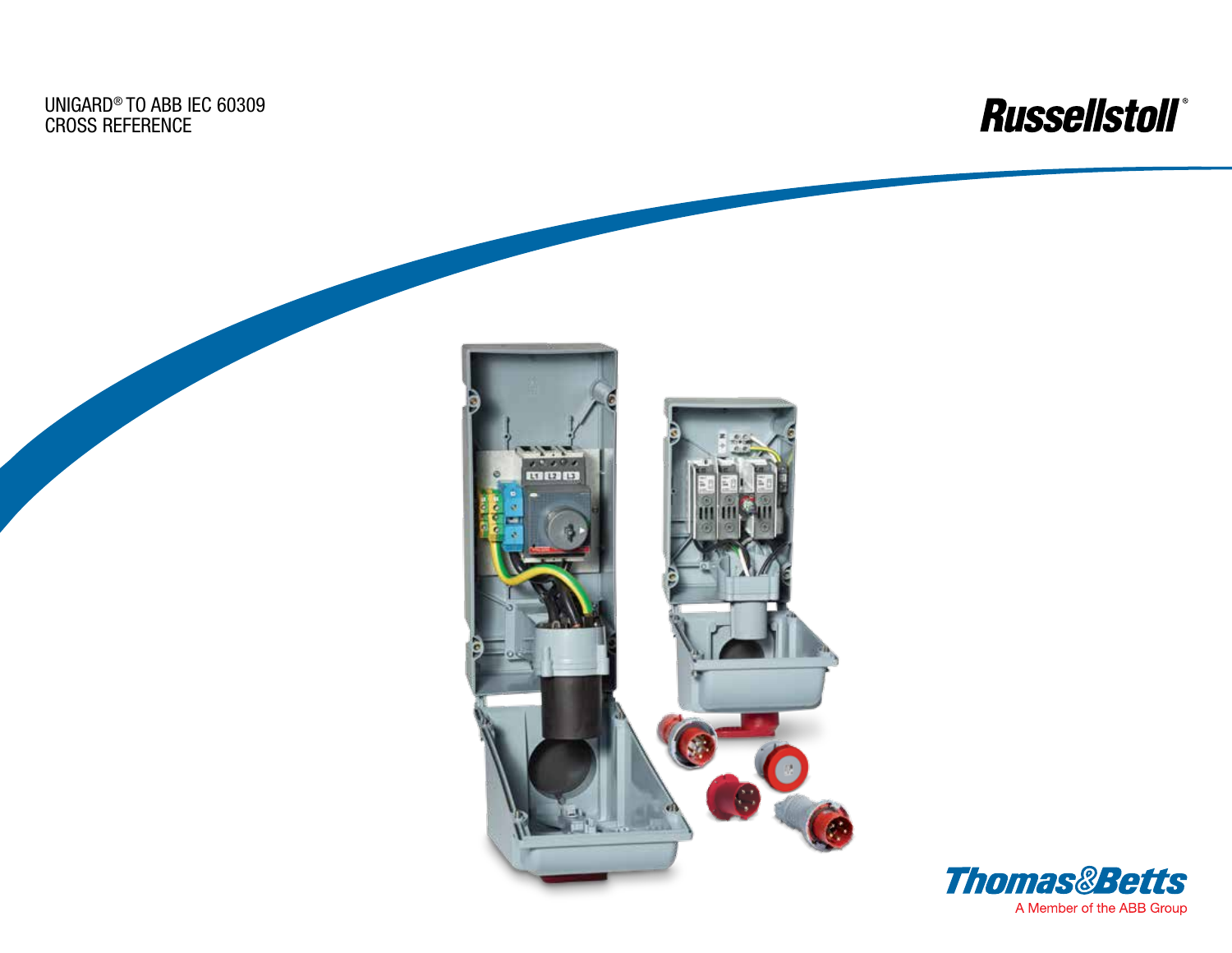# Russellstoll®

UniGard® to ABB IEC Cross Reference











Standard Product — Plugs, Connectors, Receptacles & Inlets Plug **Connector Receptacle Inlet Backbox** Backbox IP<br>Rating Amperage Poles & Wires Clock Hour Voltage (VAC unless noted) Existing RS ABB IEC Existing RS ABB IEC Existing RS ABB IEC Existing RS ABB IEC **Existing** RS ABB IEC 67 16A 2P3W 4h 100–130V |RS316P4W ABB316P4W |RS316C4W ABB316C4W |RS316R4W ABB316R4W |RS316B4W ABB316B4W |AA3 BB 30 67 16A 2P3W 6h 200–250V |RS316P6W ABB316P6W RS316C6W ABB316C6W RS316R6W ABB316R6W RS316B6W ABB316B6W AA3 BB 30 67 16A 3P4W 6h 380–415V RS416P6W ABB416P6W RS416C6W ABB416C6W RS416R6W ABB416R6W RS416B6W ABB416B6W AA3 BB 30 67 16A 4P5W 6h 200/346–240/415V RS516P6W ABB516P6W RS516C6W ABB516C6W RS516R6W ABB516R6W RS516B6W ABB516B6W AA3 BB 30 44 16A 2P3W 4h 100–130V **RS316P4S ABB316P4W\* RS316C4S ABB316C4W\* RS316R4S ABB316R4W\* RS316B4S ABB316B4W\* AA3 BB 30** 44 16A 2P3W 6h 200–250V RS316P6S ABB316P6W\* RS316C6S ABB316C6W\* RS316R6S ABB316R6W\* RS316B6S ABB316B6W\* AA3 BB 30 44 16A 3P4W 6h 380–415V <mark>IRS416P6S ABB416P6W\* |RS416C6S ABB416C6W\* |RS416R6S ABB416R6W\* |RS416B6S ABB416B6W\* |AA3 BB 30</mark> 44 16A 4P5W 6h 200/346–240/415V |**RS516P6S ABB516P6W\* |RS516C6S ABB516C6W\* |RS516R6S ABB516FR6W\* |RS516B6S ABB516B6W\* |AA3 BB 30** 67 20A 2P3W 4h 100–130V RS320P4W ABB320P4W RS320C4W ABB320C4W RS320R4W ABB320R4W RS320B4W ABB320B4W AA3 BB 30 67 20A 2P3W 6h 200–250V RS320P6W ABB320P6W RS320C6W ABB320C6W RS320R6W ABB320R6W RS320B6W ABB320B6W AA3 BB 30 67 20A 2P3W 5h 277V RS320P5W ABB320P5W RS320C5W ABB320C5W RS320R5W ABB320R5W RS320B5W ABB320B5W AA3 BB 30 67 20A 2P3W 7h 480V RS320P7W ABB320P7W RS320C7W ABB320C7W RS320R7W ABB320R7W RS320B7W ABB320B7W AA3 BB 30 67 20A 3P4W 12h 125/250V RS420P12W ABB420P12W RS420C12W ABB420C12W RS420R12W ABB420R12W RS420B12W ABB420B12W AA3 BB 30 67 20A 3P4W 9h 3Ø 200–250V RS420P9W ABB420P9W RS420C9W ABB420C9W RS420R9W ABB420R9W RS420B9W ABB420B9W AA3 BB 30 67 20A 3P4W 7h 3Ø 480V RS420P7W ABB420P7W RS420C7W ABB420C7W RS420R7W ABB420R7W RS420B7W ABB420B7W AA3 BB 30 67 20A 3P4W 5h 3Ø 600V RS420P5W ABB420P5W RS420C5W ABB420C5W RS420R5W ABB420R5W RS420B5W ABB420B5W AA3 BB 30 67 20A 4P5W 9h 3ØY 120/208–144/250V RS520P9W ABB520P9W RS520C9W ABB520C9W RS520R9W ABB520R9W RS520B9W ABB520B9W AA3 BB 30 67 20A 4P5W 7h 3ØY 277/480V RS520P7W ABB520P7W RS520C7W ABB520C7W RS520R7W ABB520R7W RS520B7W ABB520B7W AA3 BB 30 67 20A 4P5W 5h 3ØY 347/600V RS520P5W ABB520P5W RS520C5W ABB520C5W RS520R5W ABB520R5W RS520B5W ABB520B5W AA3 BB 30 44 20A 2P3W 4h 100–130V RS320P4S ABB320P4W\* RS320C4S ABB320C4W\* RS320R4S ABB320R4W\* RS320B4S ABB320B4W\* AA3 BB 30 44 20A 2P3W 6h 200–250V RS320P6S ABB320P6W\* RS320C6S ABB320C6W\* RS320R6S ABB320R6W\* RS320B6S ABB320B6W\* AA3 BB 30 44 20A 2P3W 5h 277V RS320P5S ABB320P5W\* RS320C5S ABB320C5W\* RS320R5S ABB320R5W\* RS320B5S ABB320B5W\* AA3 BB 30 44 20A 3P4W 12h 125/250V RS420P12S ABB420P12W\*|RS420C12S ABB420C12W\*|RS420R12S ABB420R12W\*|RS420B12S ABB420B12W\*|AA3 BB 30 44 20A 3P4W 9h 3Ø 200–250V RS420P9S ABB420P9W\* RS420C9S ABB420C9W\* RS420R9S ABB420R9W\* RS420B9S ABB420B9W\* AA3 BB 30 44 20A 4P5W 9h 3ØY 120/208–144/250V RS520P9S ABB520P9W\* RS520C9S ABB520C9W\* RS520R9S ABB520R9W\* RS520B9S ABB520B9W\* AA3 BB 30 67 30A 2P3W 4h 100–130V RS330P4W ABB330P4W RS330C4W ABB330C4W RS330R4W ABB330R4W RS330B4W ABB330B4W AA3 BB 30 67 30A 2P3W 6h 200–250V RS330P6W ABB330P6W RS330C6W ABB330C6W RS330R6W ABB330R6W RS330B6W ABB330B6W AA3 BB 30 67 30A 2P3W 7h 480V RS330P7W ABB330P7W RS330C7W ABB330C7W RS330R7W ABB330R7W RS330B7W ABB330B7W AA3 BB 30 67 30A 3P4W 12h 125/250V RS430P12W ABB430P12W RS430C12W ABB430C12W RS430R12W ABB430R12W RS430B12W ABB430B12W AA3 BB 30 67 30A 3P4W 9h 3Ø 200–250V RS430P9W ABB430P9W RS430C9W ABB430C9W RS430R9W ABB430R9W RS430B9W ABB430B9W AA3 BB 30 67 30A 3P4W 7h 3Ø 480V RS430P7W ABB430P7W RS430C7W ABB430C7W RS430R7W ABB430R7W RS430B7W ABB430B7W AA3 BB 30 67 30A 3P4W 5h 3Ø 600V RS430P5W ABB430P5W RS430C5W ABB430C5W RS430R5W ABB430R5W RS430B5W ABB430B5W AA3 BB 30 67 30A 4P5W 9h 3ØY 120/208–144/250V RS530P9W ABB530P9W RS530C9W ABB530C9W RS530R9W ABB530R9W RS530B9W ABB530B9W AA3 BB 30 67 30A 4P5W 7h 3ØY 277/480V RS530P7W ABB530P7W RS530C7W ABB530C7W RS530R7W ABB530R7W RS530B7W ABB530B7W AA3 BB 30 67 30A 4P5W 5h 3ØY 347/600V RS530P5W ABB530P5W RS530C5W ABB530C5W RS530R5W ABB530R5W RS530B5W ABB530B5W AA3 BB 30 44 30A 2P3W 4h 100–130V RS330P4S ABB330P4W\* RS330C4S ABB330C4W\* RS330R4S ABB330R4W\* RS330B4S ABB330B4W\* AA3 BB 30 44 30A 2P3W 6h 200–250V RS330P6S ABB330P6W\* RS330C6S ABB330C6W\* RS330R6S ABB330R6W\* RS330B6S ABB330B6W\* AA3 BB 30 44 30A 2P3W 5h 277V RS330P5S ABB330P5W\* RS330C5S ABB330C5W\* RS330R5S ABB330R5W\* RS330B5S ABB330B5W\* AA3 BB 30 44 30A 3P4W 12h 125/250V |**RS430P12S ABB430P12W\*|RS430C12S ABB430C12W\*|RS430R12S ABB430R12W\*|RS430B12S ABB430B12W\*|AA3 BB 30** 44 30A 3P4W 9h 3Ø 200–250V RS430P9S ABB430P9W\* RS430C9S ABB430C9W\* RS430R9S ABB430R9W\* RS430B9S ABB430B9W\* AA3 BB 30

44 30A 4P5W 9h 3ØY 120/208–144/250V RS530P9S ABB530P9W\* RS530C9S ABB530C9W\* RS530R9S ABB530R9W\* RS530B9S ABB530B9W\* AA3 BB 30

*\* The listed part is IP67 (waterproof) instead of IP44 (splashproof) but functionally the listed replacement will work.*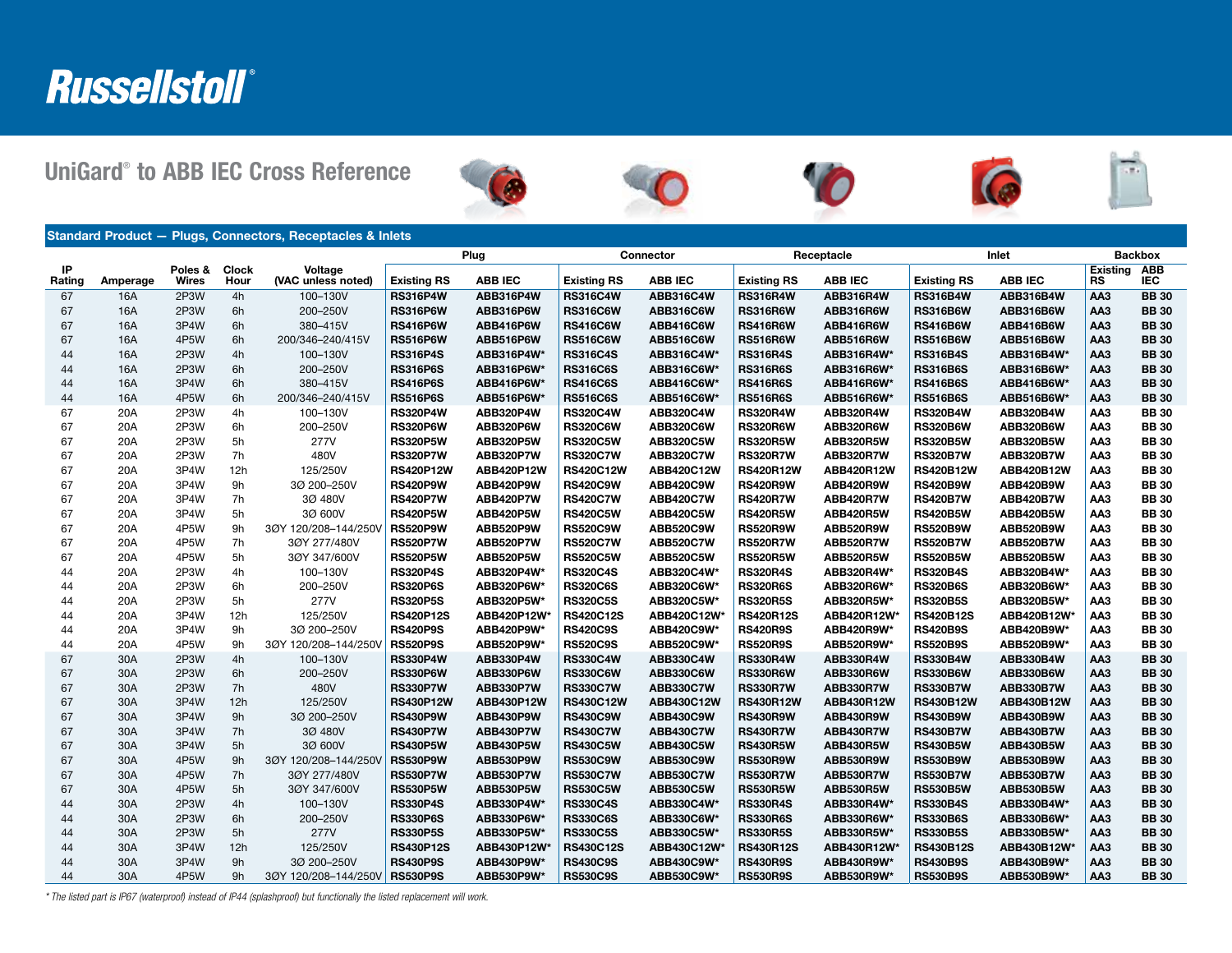# Russellstoll®

UniGard® to ABB IEC Cross Reference











*16–32A 60-125A 16–32A 60–125A*

|              |          | Standard Product - Plugs, Connectors, Receptacles & Inlets |                                 |                               |                    |                          |                    |                              |                    |                          |                    |                               |                       |                          |
|--------------|----------|------------------------------------------------------------|---------------------------------|-------------------------------|--------------------|--------------------------|--------------------|------------------------------|--------------------|--------------------------|--------------------|-------------------------------|-----------------------|--------------------------|
|              |          |                                                            | Plug<br>Connector<br>Receptacle |                               |                    | Inlet                    |                    | <b>Backbox</b>               |                    |                          |                    |                               |                       |                          |
| IP<br>Rating | Amperage | Poles &<br><b>Wires</b>                                    | <b>Clock</b><br>Hour            | Voltage<br>(VAC unless noted) | <b>Existing RS</b> | <b>ABB IEC</b>           | <b>Existing RS</b> | <b>ABB IEC</b>               | <b>Existing RS</b> | <b>ABB IEC</b>           | <b>Existing RS</b> | <b>ABB IEC</b>                | Existing<br><b>RS</b> | <b>ABB</b><br><b>IEC</b> |
| 67           | 32A      | 2P3W                                                       | 4h                              | 100-130V                      | <b>RS332P4W</b>    | ABB332P4W                | <b>RS332C4W</b>    | <b>ABB332C4W</b>             | <b>RS332R4W</b>    | ABB332R4W                | <b>RS332B4W</b>    | ABB332B4W                     | AA <sub>3</sub>       | <b>BB</b> 30             |
| 67           | 32A      | 2P3W                                                       | 6h                              | 200-250V                      | <b>RS332P6W</b>    | <b>ABB332P6W</b>         | <b>RS332C6W</b>    | <b>ABB332C6W</b>             | <b>RS332R6W</b>    | ABB332R6W                | <b>RS332B6W</b>    | ABB332B6W                     | AA <sub>3</sub>       | <b>BB30</b>              |
| 67           | 32A      | 3P4W                                                       | 6h                              | 380-415V                      | <b>RS432P6W</b>    | ABB432P6W                | <b>RS432C6W</b>    | <b>ABB432C6W</b>             | <b>RS432R6W</b>    | ABB432R6W                | <b>RS432B6W</b>    | ABB432B6W                     | AA <sub>3</sub>       | <b>BB30</b>              |
| 67           | 32A      | 4P5W                                                       | 6h                              | 200/346-240/415V              | <b>RS532P6W</b>    | <b>ABB532P6W</b>         | <b>RS532C6W</b>    | <b>ABB532C6W</b>             | <b>RS532R6W</b>    | ABB532R6W                | <b>RS532B6W</b>    | ABB532B6W                     | AA <sub>3</sub>       | <b>BB30</b>              |
| 44           | 32A      | 2P3W                                                       | 4h                              | 100-130V                      | <b>RS332P4S</b>    | ABB332P4W*               | <b>RS332C4S</b>    | ABB332C4W*                   | <b>RS332R4S</b>    | ABB332R4W*               | <b>RS332B4S</b>    | ABB332B4W*                    | AA <sub>3</sub>       | <b>BB</b> 30             |
| 44           | 32A      | 2P3W                                                       | 6h                              | 200-250V                      | <b>RS332P6S</b>    | ABB332P6W*               | <b>RS332C6S</b>    | ABB332C6W*                   | <b>RS332R6S</b>    | ABB332R6W*               | <b>RS332B6S</b>    | ABB332B6W*                    | AA <sub>3</sub>       | <b>BB</b> 30             |
| 44           | 32A      | 3P4W                                                       | 6h                              | 380-415V                      | <b>RS432P6S</b>    | ABB432P6W*               | <b>RS432C6S</b>    | ABB432C6W*                   | <b>RS432R6S</b>    | ABB432R6W*               | <b>RS432B6S</b>    | ABB432B6W*                    | AA <sub>3</sub>       | <b>BB</b> 30             |
| 44           | 32A      | 4P5W                                                       | 6h                              | 200/346-240/415V              | <b>RS532P6S</b>    | ABB532P6W*               | <b>RS532C6S</b>    | ABB532C6W*                   | <b>RS532R6S</b>    | ABB532R6W*               | <b>RS532B6S</b>    | ABB532B6W*                    | AA <sub>3</sub>       | <b>BB30</b>              |
| 67           | 60A      | 2P3W                                                       | 4h                              | 100-130V                      | <b>RS360P4W</b>    | ABB360P4W <sup>+</sup>   | <b>RS360C4W</b>    | ABB360C4W1                   | <b>RS360R4W</b>    | ABB360R4W1               | <b>RS360B4W</b>    | ABB360B4W <sup>+</sup>        | AA6L                  | <b>BB</b> 60             |
| 67           | 60A      | 2P3W                                                       | 6h                              | 200-250V                      | <b>RS360P6W</b>    | ABB360P6W <sup>+</sup>   | <b>RS360C6W</b>    | <b>ABB360C6W1</b>            | <b>RS360R6W</b>    | ABB360R6W                | <b>RS360B6W</b>    | ABB360B6W <sup>+</sup>        | AA6L                  | <b>BB</b> 60             |
| 67           | 60A      | 2P3W                                                       | 5h                              | 277V                          | <b>RS360P5W</b>    | ABB360P5W                | <b>RS360C5W</b>    | ABB360C5W <sup>+</sup>       | <b>RS360R5W</b>    | ABB360R5W                | <b>RS360B5W</b>    | ABB360B5W <sup>+</sup>        | AA6L                  | <b>BB</b> 60             |
| 67           | 60A      | 2P3W                                                       | 7h                              | 480V                          | <b>RS360P7W</b>    | <b>ABB360P7W1</b>        | <b>RS360C7W</b>    | <b>ABB360C7W<sup>+</sup></b> | <b>RS360R7W</b>    | <b>ABB360R7W1</b>        | <b>RS360B7W</b>    | <b>ABB360B7W<sup>+</sup></b>  | AA6L                  | <b>BB</b> 60             |
| 67           | 60A      | 2P3W                                                       | 3h                              | 50-250VDC                     | <b>RS360P3W</b>    | ABB360P3W1               | <b>RS360C3W</b>    | ABB360C3W <sup>+</sup>       | <b>RS360R3W</b>    | ABB360R3W1               | <b>RS360B3W</b>    | ABB360B3W <sup>+</sup>        | AA6L                  | <b>BB</b> 60             |
| 67           | 60A      | 3P4W                                                       | 12h                             | 125/250V                      | <b>RS460P12W</b>   | ABB460P12W <sup>+</sup>  | <b>RS460C12W</b>   | ABB460C12W <sup>+</sup>      | <b>RS460R12W</b>   | ABB460R12W               | <b>RS460B12W</b>   | ABB460B12W <sup>+</sup>       | AA6L                  | <b>BB</b> 60             |
| 67           | 60A      | 3P4W                                                       | 9h                              | 3Ø 200-250V                   | <b>RS460P9W</b>    | ABB460P9W <sup>+</sup>   | <b>RS460C9W</b>    | ABB460C9W <sup>+</sup>       | <b>RS460R9W</b>    | ABB460R9W <sup>+</sup>   | <b>RS460B9W</b>    | ABB460B9W†                    | AA6L                  | <b>BB</b> 60             |
| 67           | 60A      | 3P4W                                                       | 7h                              | 3Ø 480V                       | <b>RS460P7W</b>    | ABB460P7W <sup>+</sup>   | <b>RS460C7W</b>    | ABB460C7W <sup>+</sup>       | <b>RS460R7W</b>    | ABB460R7W                | <b>RS460B7W</b>    | <b>ABB460B7W<sup>+</sup></b>  | AA6L                  | <b>BB</b> 60             |
| 67           | 60A      | 3P4W                                                       | 5h                              | 3Ø 600V                       | <b>RS460P5W</b>    | <b>ABB460P5W1</b>        | <b>RS460C5W</b>    | <b>ABB460C5W1</b>            | <b>RS460R5W</b>    | ABB460R5W                | <b>RS460B5W</b>    | ABB460B5W <sup>t</sup>        | AA6L                  | <b>BB</b> 60             |
| 67           | 60A      | 4P5W                                                       | 9h                              | 3ØY 120/208-144/250V          | <b>RS560P9W</b>    | ABB560P9W1               | <b>RS560C9W</b>    | ABB560C9W <sup>+</sup>       | <b>RS560R9W</b>    | ABB560R9W1               | <b>RS560B9W</b>    | ABB560B9W <sup>+</sup>        | AA6L                  | <b>BB</b> 60             |
| 67           | 60A      | 4P5W                                                       | 7h                              | 30Y 277/480V                  | <b>RS560P7W</b>    | <b>ABB560P7W1</b>        | <b>RS560C7W</b>    | <b>ABB560C7W<sup>+</sup></b> | <b>RS560R7W</b>    | <b>ABB560R7W1</b>        | <b>RS560B7W</b>    | ABB560B7W <sup>+</sup>        | AA6L                  | <b>BB</b> 60             |
| 67           | 60A      | 4P5W                                                       | 5h                              | 3ØY 347/600V                  | <b>RS560P5W</b>    | ABB560P5W1               | <b>RS560C5W</b>    | ABB560C5W <sup>+</sup>       | <b>RS560R5W</b>    | ABB560R5W1               | <b>RS560B5W</b>    | ABB560B5W <sup>+</sup>        | AA6L                  | <b>BB</b> 60             |
| 67           | 63A      | 2P3W                                                       | 6h                              | 200-250V                      | <b>RS363P6W</b>    | ABB363P6W1               | <b>RS363C6W</b>    | ABB363C6W1                   | <b>RS363R6W</b>    | ABB363R6W1               | <b>RS363B6W</b>    | ABB363B6W <sup>+</sup>        | AA6L                  | <b>BB</b> 60             |
| 67           | 63A      | 3P4W                                                       | 6h                              | 380-415V                      | <b>RS463P6W</b>    | ABB463P6W <sup>+</sup>   | <b>RS463C6W</b>    | ABB463C6W1                   | <b>RS463R6W</b>    | ABB463R6W1               | <b>RS463B6W</b>    | ABB463B6W <sup>+</sup>        | AA6L                  | <b>BB</b> 60             |
| 67           | 63A      | 4P5W                                                       | 6h                              | 200/346-240/415V              | <b>RS563P6W</b>    | ABB563P6W1               | <b>RS563C6W</b>    | ABB563C6W <sup>+</sup>       | <b>RS563R6W</b>    | ABB563R6W1               | <b>RS563B6W</b>    | ABB563B6W <sup>+</sup>        | AA6L                  | <b>BB</b> 60             |
| 67           | 100A     | 2P3W                                                       | 6h                              | 200-250V                      | <b>RS3100P6W</b>   | ABB3100P6W <sup>+</sup>  | <b>RS3100C6W</b>   | ABB3100C6W <sup>+</sup>      | <b>RS3100R6W</b>   | ABB3100R6W <sup>+</sup>  | <b>RS3100B6W</b>   | ABB3100B6W <sup>+</sup>       | <b>AA10L</b>          | <b>BB 100</b>            |
| 67           | 100A     | 2P3W                                                       | 7h                              | 480V                          | <b>RS3100P7W</b>   | ABB3100P7W <sup>+</sup>  | <b>RS3100C7W</b>   | ABB3100C7W <sup>+</sup>      | <b>RS3100R7W</b>   | ABB3100R7W <sup>+</sup>  | <b>RS3100B7W</b>   | ABB3100B7W <sup>+</sup>       | AA10L                 | <b>BB 100</b>            |
| 67           | 100A     | 3P4W                                                       | 12h                             | 125/250V                      | <b>RS4100P12W</b>  | ABB4100P12W <sup>+</sup> | RS4100C12W         | ABB4100C12W                  | <b>RS4100R12W</b>  | ABB4100R12W <sup>+</sup> | <b>RS4100B12W</b>  | ABB4100B12W                   | AA <sub>10</sub> L    | <b>BB 100</b>            |
| 67           | 100A     | 3P4W                                                       | 9h                              | 3Ø 200-250V                   | <b>RS4100P9W</b>   | ABB4100P9W <sup>+</sup>  | <b>RS4100C9W</b>   | ABB4100C9W <sup>+</sup>      | <b>RS4100R9W</b>   | ABB4100R9W <sup>+</sup>  | <b>RS4100B9W</b>   | ABB4100B9W <sup>+</sup>       | AA10L                 | <b>BB 100</b>            |
| 67           | 100A     | 3P4W                                                       | 7h                              | 3Ø 480V                       | <b>RS4100P7W</b>   | ABB4100P7W <sup>+</sup>  | <b>RS4100C7W</b>   | ABB4100C7W <sup>+</sup>      | <b>RS4100R7W</b>   | ABB4100R7W <sup>+</sup>  | <b>RS4100B7W</b>   | ABB4100B7W <sup>+</sup>       | AA10L                 | <b>BB 100</b>            |
| 67           | 100A     | 3P4W                                                       | 5h                              | 3Ø 600V                       | <b>RS4100P5W</b>   | ABB4100P5W <sup>+</sup>  | <b>RS4100C5W</b>   | ABB4100C5W <sup>+</sup>      | <b>RS4100R5W</b>   | ABB4100R5W <sup>+</sup>  | <b>RS4100B5W</b>   | ABB4100B5W <sup>+</sup>       | <b>AA10L</b>          | <b>BB 100</b>            |
| 67           | 100A     | 4P5W                                                       | 9h                              | 3ØY 120/208-144/250V          | <b>RS5100P9W</b>   | ABB5100P9W <sup>+</sup>  | <b>RS5100C9W</b>   | ABB5100C9W <sup>+</sup>      | <b>RS5100R9W</b>   | ABB5100R9W <sup>+</sup>  | <b>RS5100B9W</b>   | ABB5100B9W <sup>+</sup>       | AA10L                 | <b>BB 100</b>            |
| 67           | 100A     | 4P5W                                                       | 7h                              | 3ØY 277/480V                  | <b>RS5100P7W</b>   | ABB5100P7W <sup>+</sup>  | <b>RS5100C7W</b>   | ABB5100C7W <sup>+</sup>      | <b>RS5100R7W</b>   | <b>ABB5100R7W</b>        | <b>RS5100B7W</b>   | <b>ABB5100B7W<sup>+</sup></b> | AA10L                 | <b>BB 100</b>            |
| 67           | 100A     | 4P5W                                                       | 5h                              | 3ØY 347/600V                  | <b>RS5100P5W</b>   | ABB5100P5W <sup>+</sup>  | <b>RS5100C5W</b>   | ABB5100C5W <sup>+</sup>      | <b>RS5100R5W</b>   | ABB5100R5W <sup>+</sup>  | <b>RS5100B5W</b>   | ABB5100B5W <sup>+</sup>       | AA10L                 | <b>BB 100</b>            |
| 67           | 125A     | 2P3W                                                       | 6h                              | 200-250V                      | <b>RS3125P6W</b>   | ABB3125P6W <sup>+</sup>  | <b>RS3125C6W</b>   | ABB3125C6W <sup>+</sup>      | <b>RS3125R6W</b>   | ABB3125R6W <sup>+</sup>  | <b>RS3125B6W</b>   | ABB3125B6W1                   | <b>AA10L</b>          | <b>BB</b> 100            |
| 67           | 125A     | 3P4W                                                       | 6h                              | 380-415V                      | <b>RS4125P6W</b>   | ABB4125P6W <sup>+</sup>  | <b>RS4125C6W</b>   | ABB4125C6W <sup>+</sup>      | <b>RS4125R6W</b>   | ABB4125R6W <sup>+</sup>  | <b>RS4125B6W</b>   | ABB4125B6W1                   | <b>AA10L</b>          | <b>BB 100</b>            |
| 67           | 125A     | 4P5W                                                       | 6h                              | 200/346-240/415V              | <b>RS5125P6W</b>   | ABB5125P6W <sup>+</sup>  | <b>RS5125C6W</b>   | ABB5125C6W <sup>+</sup>      | <b>RS5125R6W</b>   | ABB5125R6W <sup>+</sup>  | <b>RS5125B6W</b>   | ABB5125B6W <sup>+</sup>       | AA10L                 | <b>BB 100</b>            |

\* The listed part is IP67 (waterproof) instead of IP44 (splashproof) but functionally the listed replacement will work. † This UniGard® product included "pilot pin/sleeves" used for auxiliary contact serve — the ABB replac